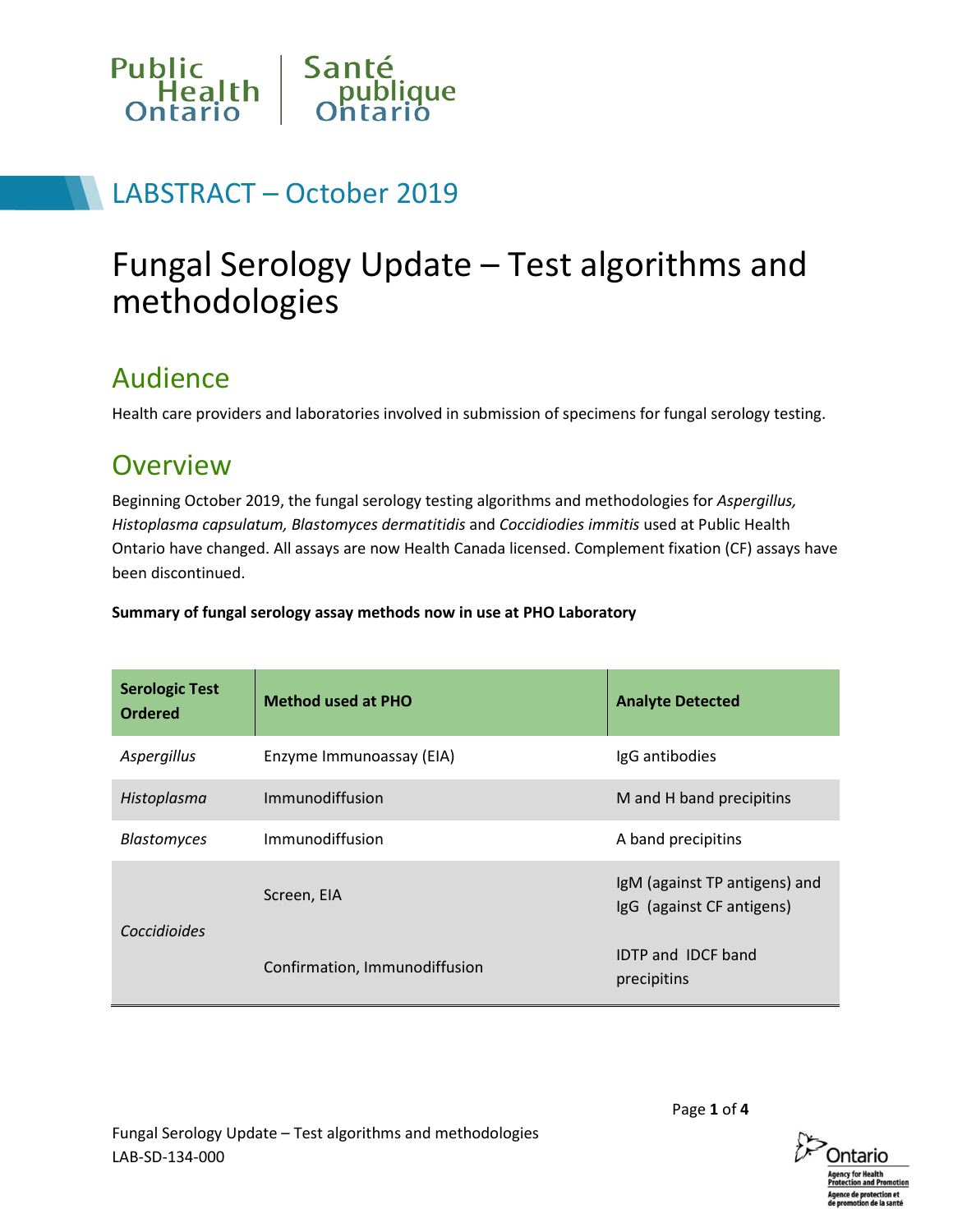# Background information

Please note, culture remains the gold standard for the diagnosis of most invasive fungal infections. However, fungal infections can be challenging to diagnose as symptoms are often non-specific and can mimic bacterial, viral, other fungal infections or malignancy. Results of fungal serological tests can be used to aid in the diagnosis and/or management of specific fungal infections and fungal allergies.

*Aspergillus* species are ubiquitous environmental moulds which people inhale each day. While invasive disease is typically restricted to immunocompromised individuals, immunocompetent individuals can have certain allergic manifestations, or develop chronic pulmonary aspergillosis (CPA).

*Histoplasma capsulatum***,** *Blastomyces dermatitidis* **and** *Coccidioides immitis* are endemic, dimorphic fungi which can infect otherwise healthy individuals. Most infected individuals are exposed by inhaling fungal spores from the environment and present with initial clinical symptoms of respiratory illness. Left untreated, these infections can disseminate, particularly in the immunocompromised. Culture is the gold standard for diagnosing these infections, and serology can be used as an adjunctive tool when culture is not available or is negative and these infections are still clinically suspected.

Each of these fungi have distinct geographic distributions:

- *H. capsulatum* can be found throughout Canada but is highly endemic in eastern Ontario and Quebec along the St. Lawrence River valley. The Ohio and Mississippi river valleys are also endemic regions. *H. capsulatum* is also known to be associated with bird and bat droppings.
- *B. dermatitidis* is endemic to large areas of North America, and in Canada is most common in Manitoba, Quebec and Ontario, however cases have also been reported in other provinces. The north-western part of Ontario is a hyperendemic area of *B. dermatitidis* although cases are known to have been acquired in the southern and eastern parts of the province as well. In the USA, Michigan, Wisconsin, Minnesota and the Mississippi and Ohio River valleys are known endemic regions. Blastomycosis cases are often linked to exposure to water, decaying wood or soil.
- *Coccidioides immitis* is endemic to the southwestern USA, or northern Mexico and causes coccidioidomycosis (Valley Fever). It is not endemic to Canada but can be seen in people that have returned from travel to endemic areas.

## Specimen Collection Requirements

For fungal serology testing, submit 5 ml clotted whole blood or 1 ml serum.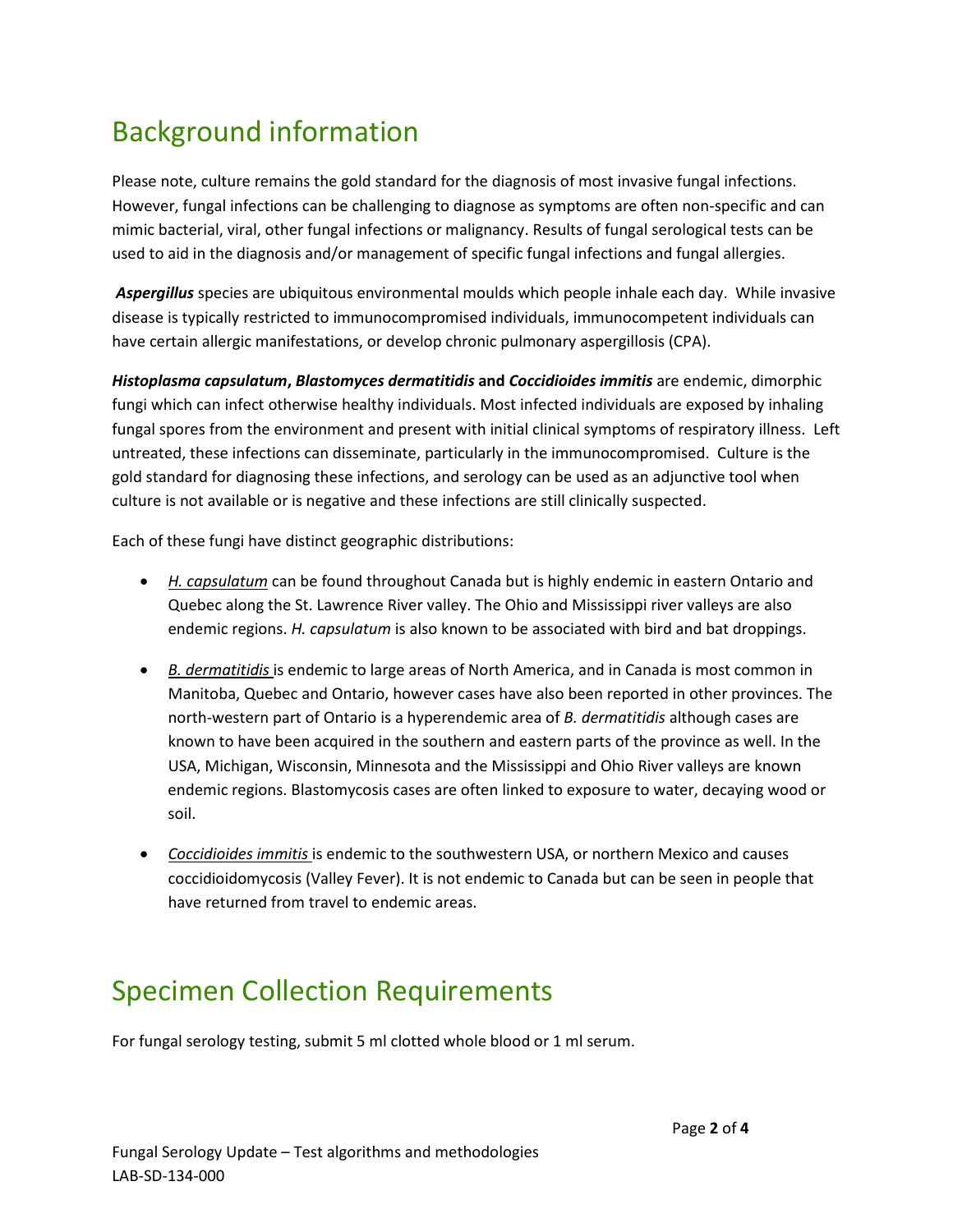# Testing Schedule and Turnaround Time (TAT)

TAT for *Aspergillus* is up to 14 days after receipt at test site. TAT for *Histoplasma, Blastomyces* and *Coccidioides* serology is up to 10 days after receipt at test site.

### Interpretation of Results

For all fungal serology tests, results must be interpreted in conjunction with other diagnostic tests such as direct mycological, cytological and radiological examination as well as the clinical context of the patient and exposure history. As with other serological tests, negative results do not rule out the possibility of current infection and a new specimen should be resubmitted if clinically indicated.

### **Aspergillus IgG EIA**

Results will be reported as "Non-Reactive", "Indeterminate" or "Reactive". A negative result does not rule out the possibility of current infection. This test may be useful in the diagnosis and monitoring of immunocompetent, adult patients where allergic bronchopulmonary aspergillosis (ABPA), chronic pulmonary aspergillosis (CPA), or fungal sinusitis are due to *Aspergillus.*

#### *Histoplasma capsulatum* **and** *Blastomyces dermatitidis* **Serology by Immunodiffusion**

*Histoplasma capsulatum* serology results will be reported as "Non-Reactive", "Partial" or "Reactive". Reactive results will indicate presence of M or H bands (precipitins), or both M and H bands. M band is indicative of recent/acute infection, as well as those who have recently recovered from histoplasmosis. H bands appear later and less frequently than M bands, and rarely in the absence of M bands. Bands may be reported as partial which is an indeterminate result.

*Blastomyces dermatitidis* serology results will be reported as "Non-Reactive", "Partial" or "Reactive". Reactive results will indicate presence of A band (precipitins). The A band may be reported as partial band which is an indeterminate result. Reactive A band provides presumptive evidence of infection.

#### *Coccidioides immitis* **Serology by EIA and Immunodiffusion**

Samples requesting *Coccidioides immitis* serology will first be screened by EIA for the detection of *Coccidioides immitis* IgM (against TP antigens) and IgG antibodies (against CF antigens). Results will be reported as "Non-Reactive", "Indeterminate" or "Reactive". Samples which are reactive for IgG or IgM will be further tested by Immunodiffusion.

*Coccidioides immitis* Immunodiffusion results will be reported for both ID-TP and ID-CF bands (precipitins) as "Non-Reactive", "Partial" or "Reactive". Formation of ID-TP band is evidence of acute or recent infection. Formation of ID-CF bands is evidence of recent past or chronic *Coccidioides* infection. ID-TP and ID-CF bands may be reported as partial bands; this should be interpreted as an inconclusive result.